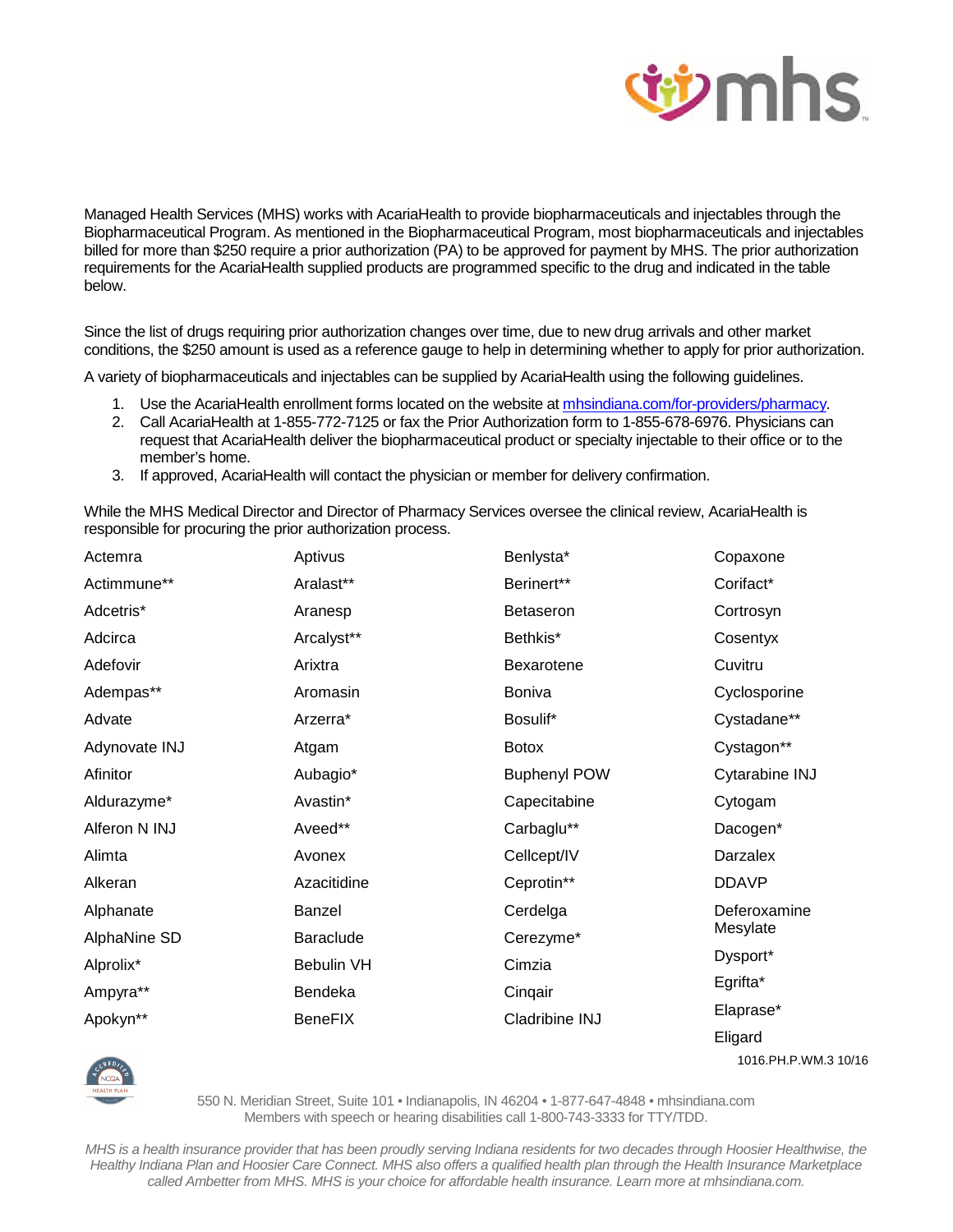

Ellence Eloctate\* Emcyt Enbrel Entyvio\* Epogen Epoprostenol\* Erbitux Erivedge\* Esbriet\*\* Exjade\*\* Eylea\*\* Fabrazyme\* Farydak\*\* Feiba NF Feiba VH Immuno Firazyr\* Firmagon Forteo Fragmin Fusilev Gamastan S/D Gattex\*\* Gazyva\* Gel-One Gilenya\* Gilotrif\*\* Gleevec Granix H.P. Acthar Halaven **Helixate FS** 

**Hemofil M** Hepagam B Herceptin\* Hetlioz Humira Hycamtin Hygvia Ibandronate INJ Ibrance\* Idelvion **Ilaris** Incivek Increlex\* Inlyta\* Intron Intron A Invanz Iressa\*\* Istodax Ixempra Jakafi\*\* Jevtana Kadcyla\* Kalbitor\*\* Kalydeco\*\* Keytruda Kineret\*\* Krystexxa\* Kuvan\*\* Kynamro\*\*

Kyprolis\*

Lemtrada\*\*

Letairis\*\* Leukine Lopin/Riton Lucentis\* Lumizyme\* Lupaneta Kit **Lupron Depot** Lysodren Macugen\* Makena\* Matulane\*\* Mekinist\* Mesna Mircera Mirena\*\* Mitoxantrone Monovisc Mozobil\* Myalept\*\* Myobloc Naglazyme\* NatPara\*\* Neulasta Neumega Neupogen Nexavar\* Nexplanon\*\* Northera\*\* NovoSeven\* Nplate\* Nucala\*

Obizur Ocaliva\*\* Octreotide Odomzo Oncaspar Opsumit\*\* Oralair\*\* Orencia Orenitram\*\* Orkambi\*\* Orthovisc Otezla Otrexup Pamidronate INJ Paricalcitol Perjeta\* PH 12 Steril Sol Plegridy Pomalyst\*\* Praluent\* Prialt\*\* Prograf Proleukin Prolia Promacta\* Pulmozyme\*\* Ravicti\*\* Reclast Remicade Remodulin\*\* Repatha Revatio



1016.PH.P.WM.3 10/16

550 N. Meridian Street, Suite 101 · Indianapolis, IN 46204 · 1-877-647-4848 · mhsindiana.com Members with speech or hearing disabilities call 1-800-743-3333 for TTY/TDD.

Nulojix

MHS is a health insurance provider that has been proudly serving Indiana residents for two decades through Hoosier Healthwise, the Healthy Indiana Plan and Hoosier Care Connect. MHS also offers a qualified health plan through the Health Insurance Marketplace called Ambetter from MHS. MHS is your choice for affordable health insurance. Learn more at mhsindiana.com.